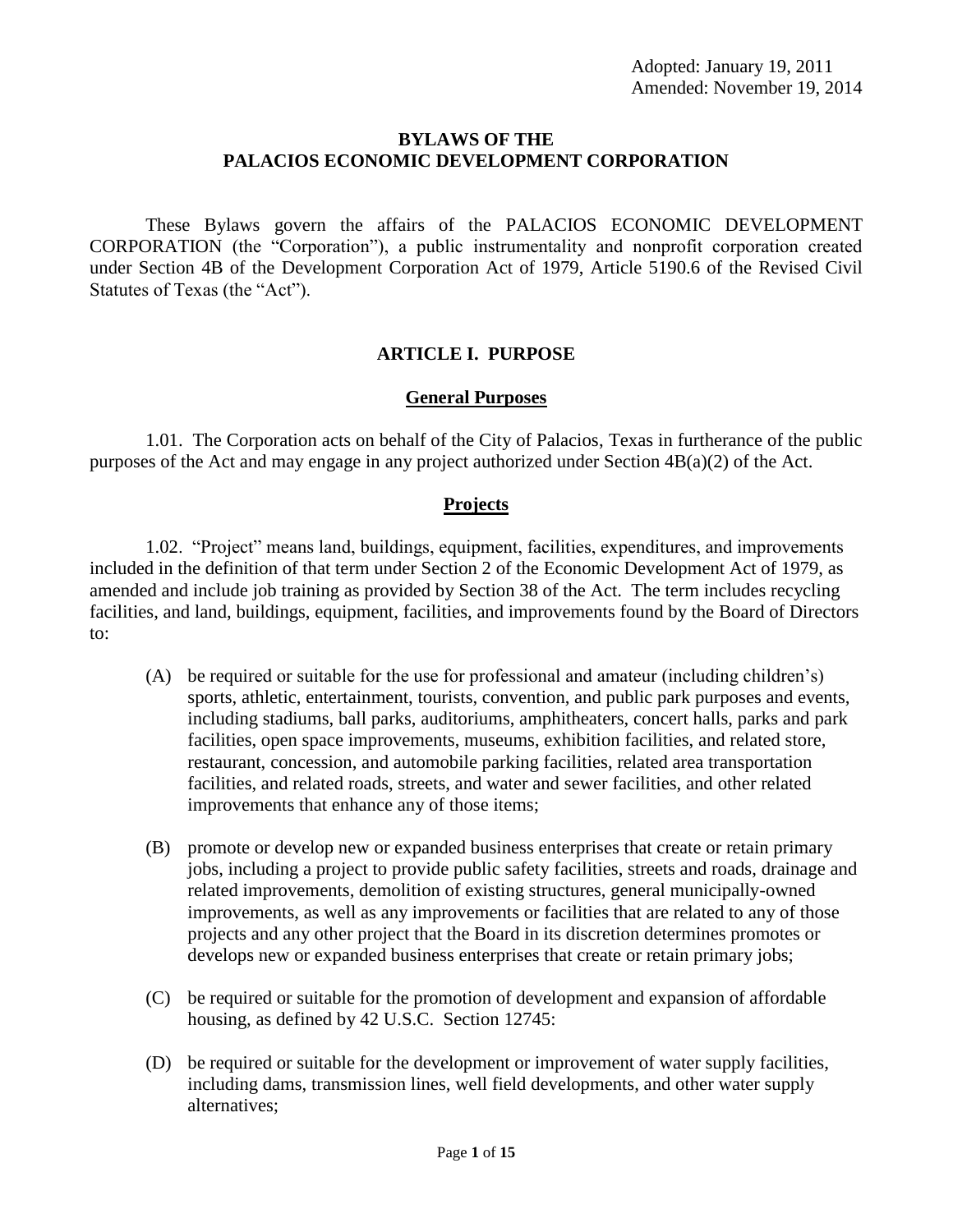- (E) be required or suitable for the development and institution of water conservation programs, including incentives to install water-saving plumbing fixtures, educational programs, brush control programs, and programs to replace malfunctioning or leaking water lines and other water facilities:
- (F) be required or suitable for the development or expansion of airport facilities, including hangars, airport maintenance and repair facilities, air cargo facilities, and related infrastructure located on or adjacent to an airport facility, if the project is undertaken by a corporation created by an eligible city:
	- (i) that enters into a development agreement with an entity in which the entity acquires a leasehold or other possessory interest from the corporation and is authorized to sublease the entity's interest for other projects authorized by this subdivision; and
	- (ii) the governing body of which has authorized the development agreement by adopting a resolution at a meeting called as authorized by law.

## **Powers**

1.03. The Corporation has all the powers, both express and implied, granted to corporations governed by Section 4B of the Act. The Corporation shall have no power to take any action that would be inconsistent with the requirements for exemption from federal tax as a non-profit corporation under section 501(c) (4) of the Internal Revenue Code or such other applicable section.

# **ARTICLE II. OFFICES**

## **Principal Office**

2.01. The principal office of the Corporation in the State of Texas shall be located at 420 Main Street in Palacios, Texas. The Board of Directors may change the location of the office with the approval of the City Council of Palacios.

## **Registered Office and Registered Agent**

2.02. The Corporation shall have and continuously maintain in the State of Texas a registered office and a registered agent whose office is identical with such registered office, as required by the Act. The Board of Directors may, from time to time, change the registered agent and/or the address of the registered office, provided that proper notification of such change is given to the Office of the Secretary of the State of Texas.

## **ARTICLE III. BOARD OF DIRECTORS**

**Management of the Corporation**

Page **2** of **15**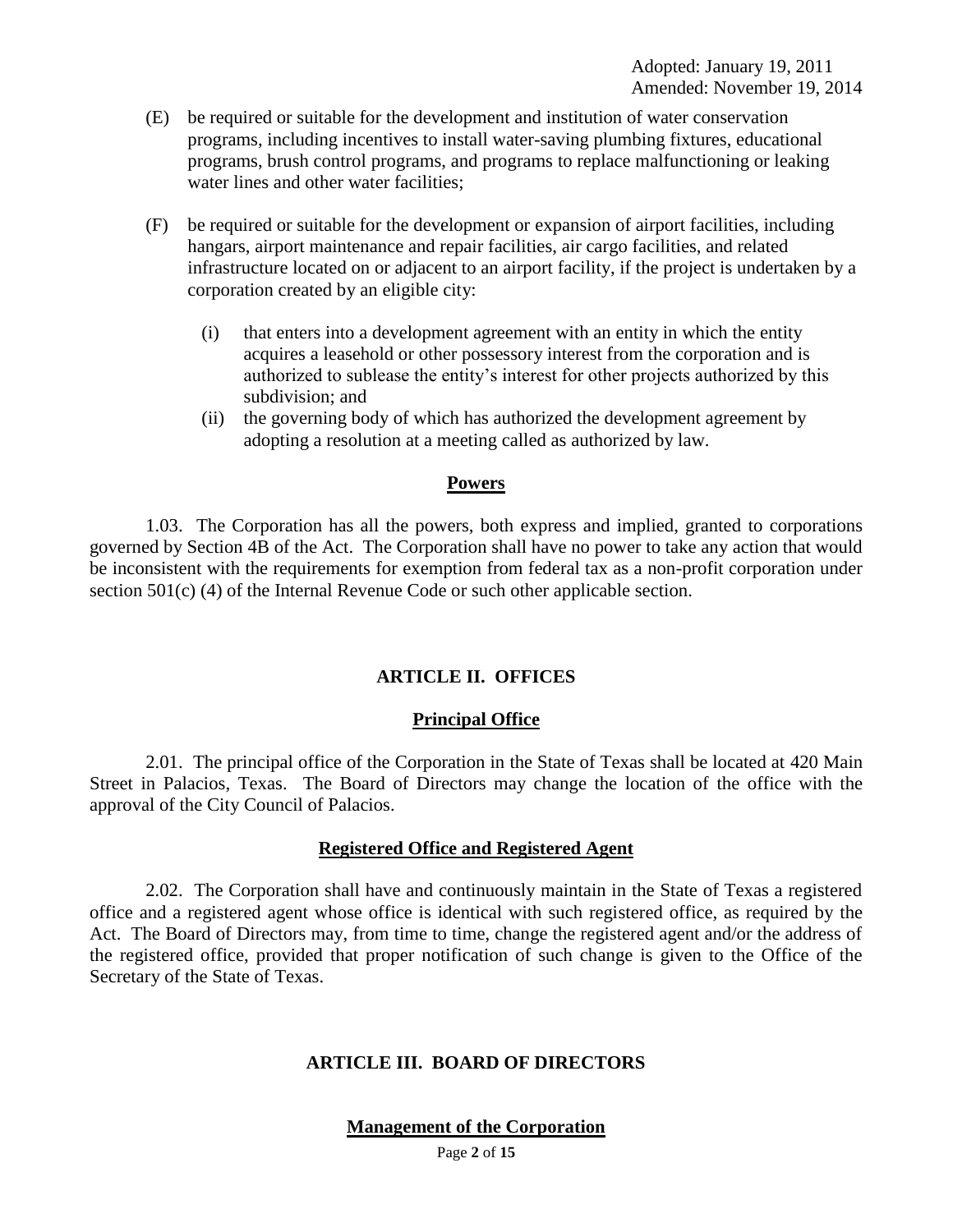3.01. The affairs of the Corporation shall be managed by the Board of Directors, subject to applicable limitations imposed by the Texas Business Corporation Act, the Development Corporation Act of 1979, the Articles of Incorporation, or these bylaws.

## **Number, Qualifications and Tenure of Directors**

3.02. The Board of Directors shall consist of seven (7) members appointed by and who serve at the pleasure of the City Council of the City of Palacios for two (2) year terms of office. A director may be removed by the City Council at any time without cause.

- (A) No director of the Board shall serve more than three (3) consecutive full terms. A former director can be reappointed after serving three full terms if one (1) full calendar year has passed following completion of the former director's last term.
- (B) Board members must be citizens of Palacios, of Matagorda County, or reside at a place that is within 10 miles of the Palacios city boundary and is in a county bordering Matagorda County.
- (C) At least three Board directors shall be persons who are not employees, officers or members of the City Council of Palacios.
- (D) If a City Councilperson of the City of Palacios who has been appointed as a director shall cease to be a member of the City Council of the City of Palacios, such event shall constitute an automatic resignation as a director and such vacancy shall be filled in the manner provided herein.
- (E) The terms of Board directors shall begin upon approval of the Articles of Incorporation of the Palacios Economic Development Corporation by the Secretary of State.
- (F) When initial appointments are made by the Palacios City Council to the Board, three (3) appointments shall expire one (1) year from the start of the terms of the Board as stated in Section 3.02(E) above. Four (4) appointments shall be for two (2) years and shall expire two (2) years from the start of the terms of the Board as stated in Section 3.02(E) above. The City Council shall determine which initial appointments are for one (1) or two (2) year terms.
- (G) The City Council shall consider an individual's experience, accomplishments, Economic involvement, and educational background in appointing members to the Board of Directors.

## **Attendance**

3.03. Directors should attend all regular and called meetings of the Board of Directors. Directors who are regularly absent from meetings or who miss four consecutive regular meetings without prior justifiable approval, as granted by the Chairman of the Board, may be removed from office upon recommendation of the Board to the City Council acting at its discretion.

## **Vacancies**

3.04. A vacancy occurring upon the Board of Directors shall be filled for the unexpired term by appointment by the City Council of Palacios.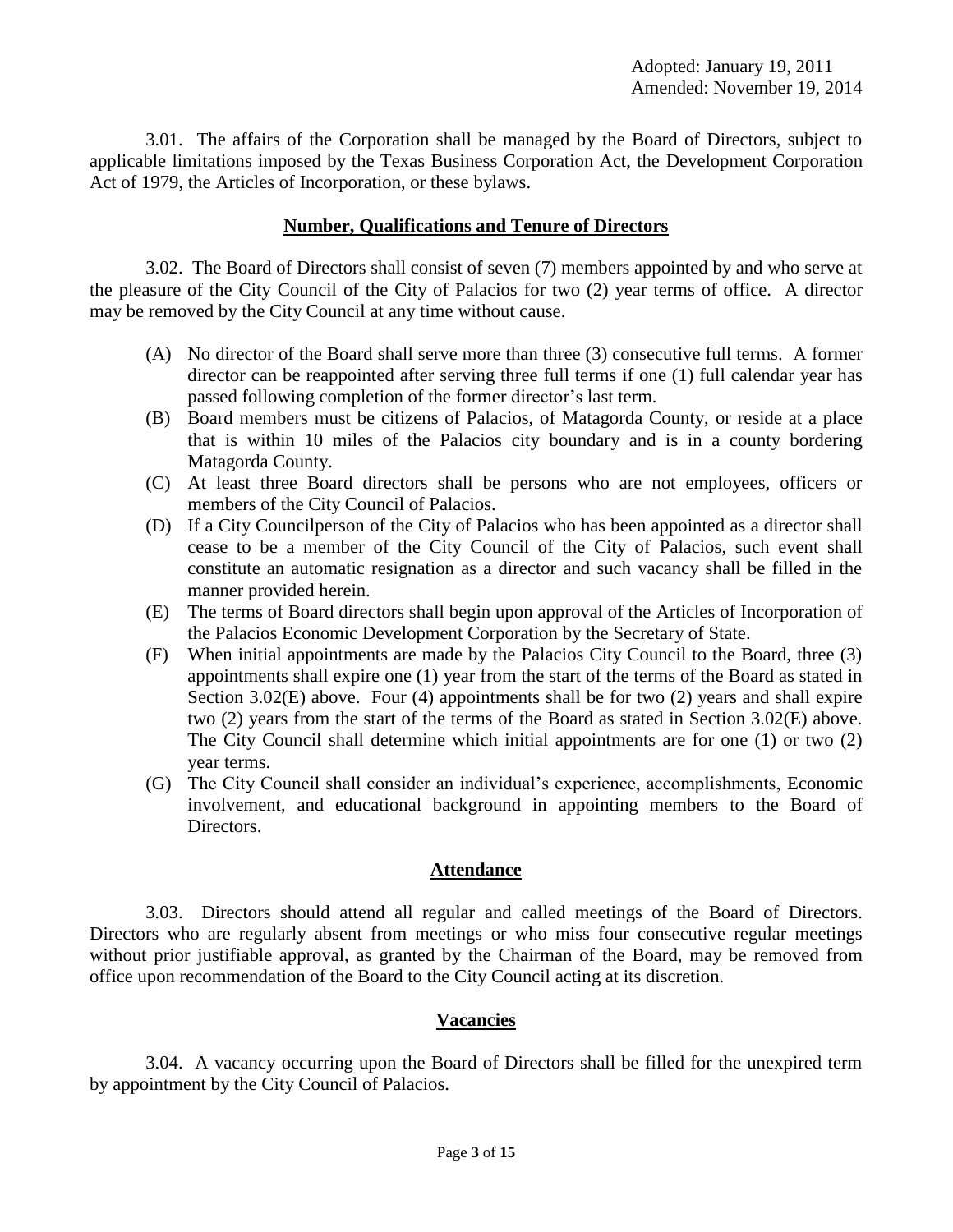# **Duties of Directors**

3.05. Directors shall exercise ordinary business judgement in managing the affairs of the Corporation. In acting in their official capacity as Directors of the Corporation, Directors shall act in good faith and take actions they reasonably believe to be in the best interest of the Corporation and which are not unlawful. A Director shall not be liable if, in the exercise of ordinary care, the Director acts in good faith relying or on written financial and legal statements provided by the City of Palacios, an accountant or attorney retained by the Corporation.

## **Removal of Directors**

3.06. The Board of Directors and each member thereof serves at the pleasure of the City Council which may remove any director at any time, either with or without cause.

## **Compensation of Directors**

3.07 Directors of the Corporation shall serve without compensation, except that they may be reimbursed for their actual expenses incurred in the performance of their duties.

## **Open Meetings Act**

3.08 The Board of Directors is subject to the open meetings act, Chapter 271, Acts of the  $60<sup>th</sup>$ Legislature, Regular Session, 1967, as amended.

## **Potential Conflicts of Interest**

3.09. The members of the Board of Directors are local public officials within the meaning of the Texas Government Code Chapter 171. In transactions with the Corporation, Directors shall follow and be bound by the requirements and limitations of Chapter 171 of the Local Government Code, as amended. If a director has a substantial interest in a business entity or real property which is the subject of deliberation by the Board of Directors, the director shall file an affidavit with the secretary of the corporation stating the nature and extent of the interest. Such affidavit shall be filed prior to any vote or decision upon the matter and the interested director shall abstain from any vote or decision upon the matter. The Corporation shall not make a loan to a Director, Officer or employee of the Corporation or to an Officer or employee of the City of Palacios. Any Director may bring to the Board's attention any apparent or potential conflict of interest of any other Director in any transaction or matter coming before the Board of Directors for a decision. The Board of Directors shall make a determination on whether the Director has a conflict of interest before voting on the transaction or matter. The Director alleged to have the conflict of interest shall not vote on the determination of whether the conflict of interest exists.

# **ARTICLE IV. OFFICERS**

## **Officer Positions**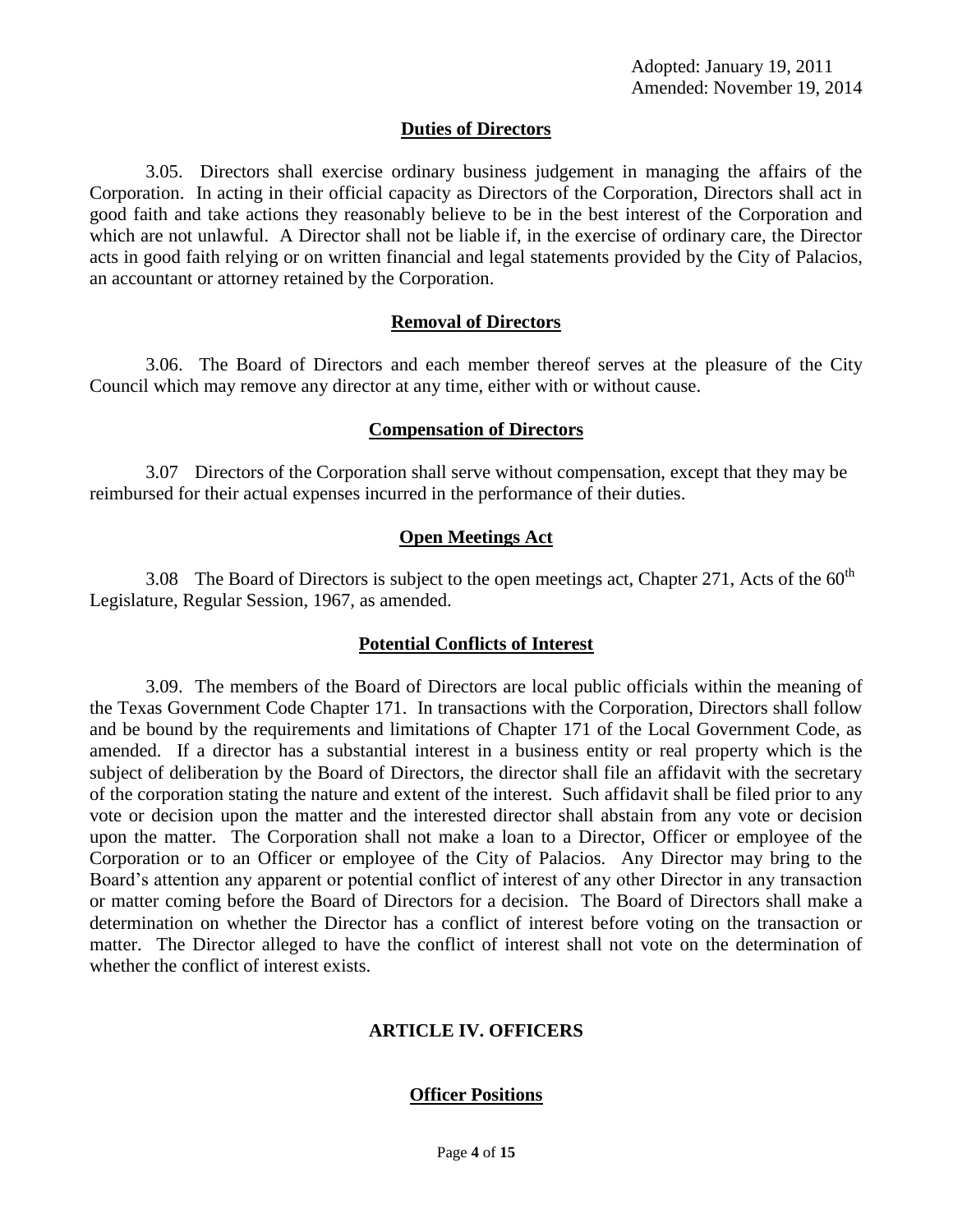Adopted: January 19, 2011 Amended: November 19, 2014

4.01. The officers of the Corporation shall be a president, vice president, secretary, and treasurer, all of whom shall be members of the Board of Directors. The Board of Directors may create additional officer positions, define the authorities and duties of such additional positions and appoint persons to fill such positions. A Board member may hold more than one office at a time, except that the President cannot also hold the position of Secretary.

### **Election and Terms of Officers**

4.02. The officers of the Corporation shall be elected annually by the Board of Directors at the regular annual meeting in January. Each Officer shall hold office until a successor is duly elected and qualified. An Officer may be elected to succeed himself or herself in the same office.

### **Removal of Officers**

4.03. Any officer may be removed by the Board of Directors at any time, with or without good cause. The removal of an officer does not also result in the removal of such person as a director of the Corporation.

### **Vacancies**

4.04. A vacancy in any office may be filled by an election held by the Board of Directors for the unexpired portion of the officer's term.

### **President**

4.05. The president shall be the chief executive officer of the Corporation. The president shall supervise and control all of the business and affairs of the Corporation. The president shall preside at meetings of the Board of Directors. The president shall execute all documents and agreements affecting the corporation, except where such power is expressly delegated to another officer of the Corporation. The president shall perform other duties prescribed by the Board of Directors and all duties incident to the office of president.

### **Vice President**

4.06. When the president is absent, is unable to act, or refuses to act, the vice president shall perform the duties of the president. When acting in place of the president, the vice president shall have all the powers and duties as the president and be subject to all of the limitations and restrictions placed upon the president.

### **Secretary**

4.07. The secretary shall:

- (A) Give all notices as provided in the bylaws as required by law.
- (B) Take minutes of the meetings of the Board of Directors and keep the minutes as part of corporate records.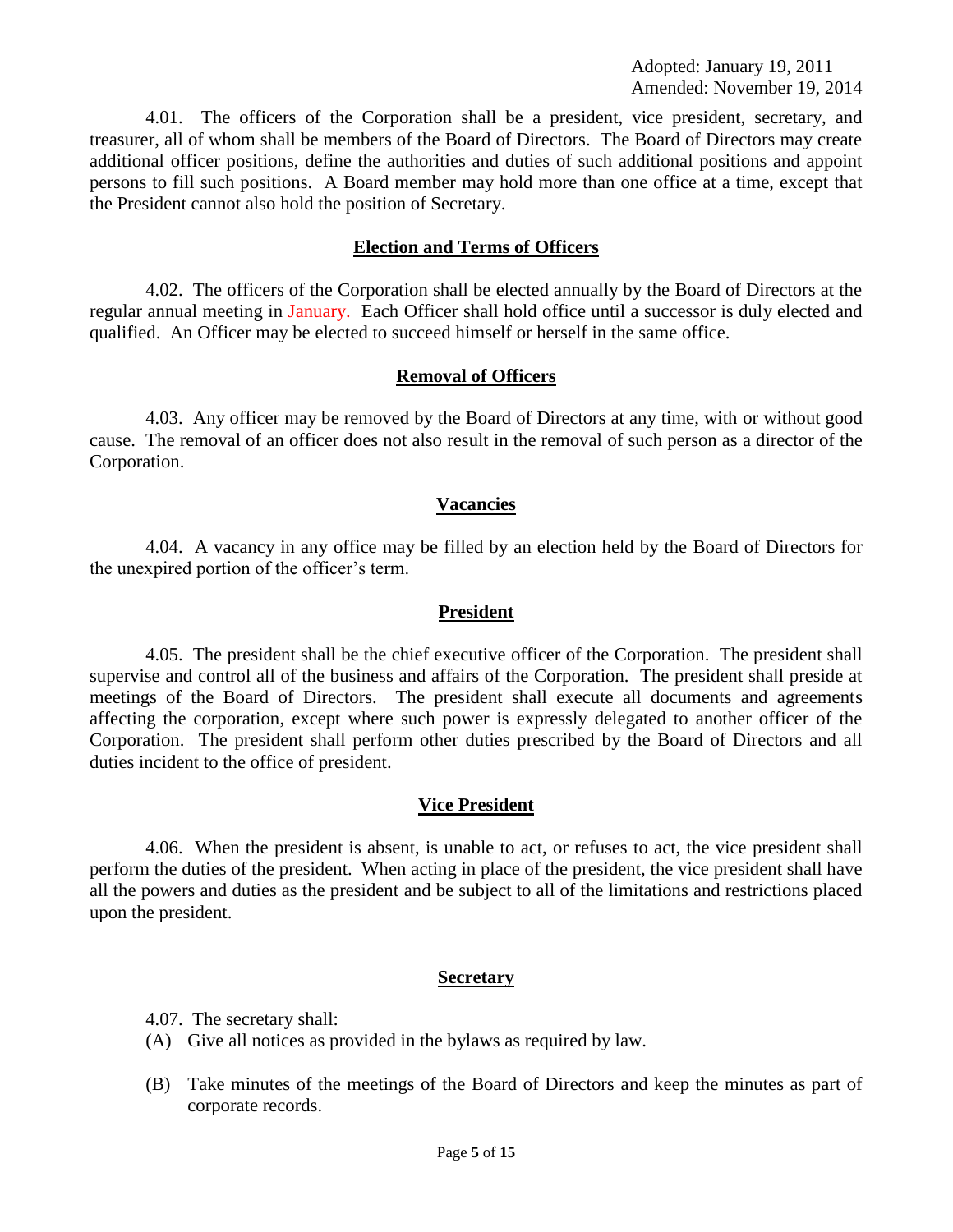- (C) Maintain the custody of the corporate records, authenticate corporate documents and affix the seal of the Corporation as required.
- (D) Keep a register of the mailing address of each director and officer of the Corporation.
- (E) Perform duties as assigned by the president of the Board of Directors.
- (F) Perform all duties incident to the office of secretary.
- (H) Shall preside at meetings of the Board of Directors in the absence of the President and the Vice President.

## **Treasurer**

- 4.08. The treasurer shall:
- (A) Have charge and custody of and be responsible for all funds and securities of the Corporation.
- (B) Receive and give receipts for moneys due and payable to the Corporation from any source. The Corporation may contract with the City of Palacios to receive its monies due and to issue payments on behalf of the Corporation.
- (C) Deposit all monies in the name of the Corporation with the City of Palacios, in banks, trust companies, or other depositories as provided by these bylaws. The Corporation may contract with the City of Palacios to deposit, invest, and manage its funds in a fiscally responsible manner.
- (D) Write checks and disburse funds to discharge obligations of the Corporation. The Corporation may contract with the City of Palacios to issue payment checks on behalf of the Corporation.
- (E) Maintain the financial books and records of the Corporation. The Corporation may contract with the City of Palacios to maintain its financial books and records in accordance with generally accepted public financial record keeping policies.
- (F) Prepare financial reports at least annually or have the City prepare such reports.
- (G) Perform other duties as assigned by the Board of Directors.
- (H) Perform all duties incident to the office of treasurer.

## **Executive Director, Office Manager and Other Employees**

4.09. The Board of Directors may employ an Executive Director, Office Manager and other such full-time or part-time employees as needed to carry out the programs of the Corporation within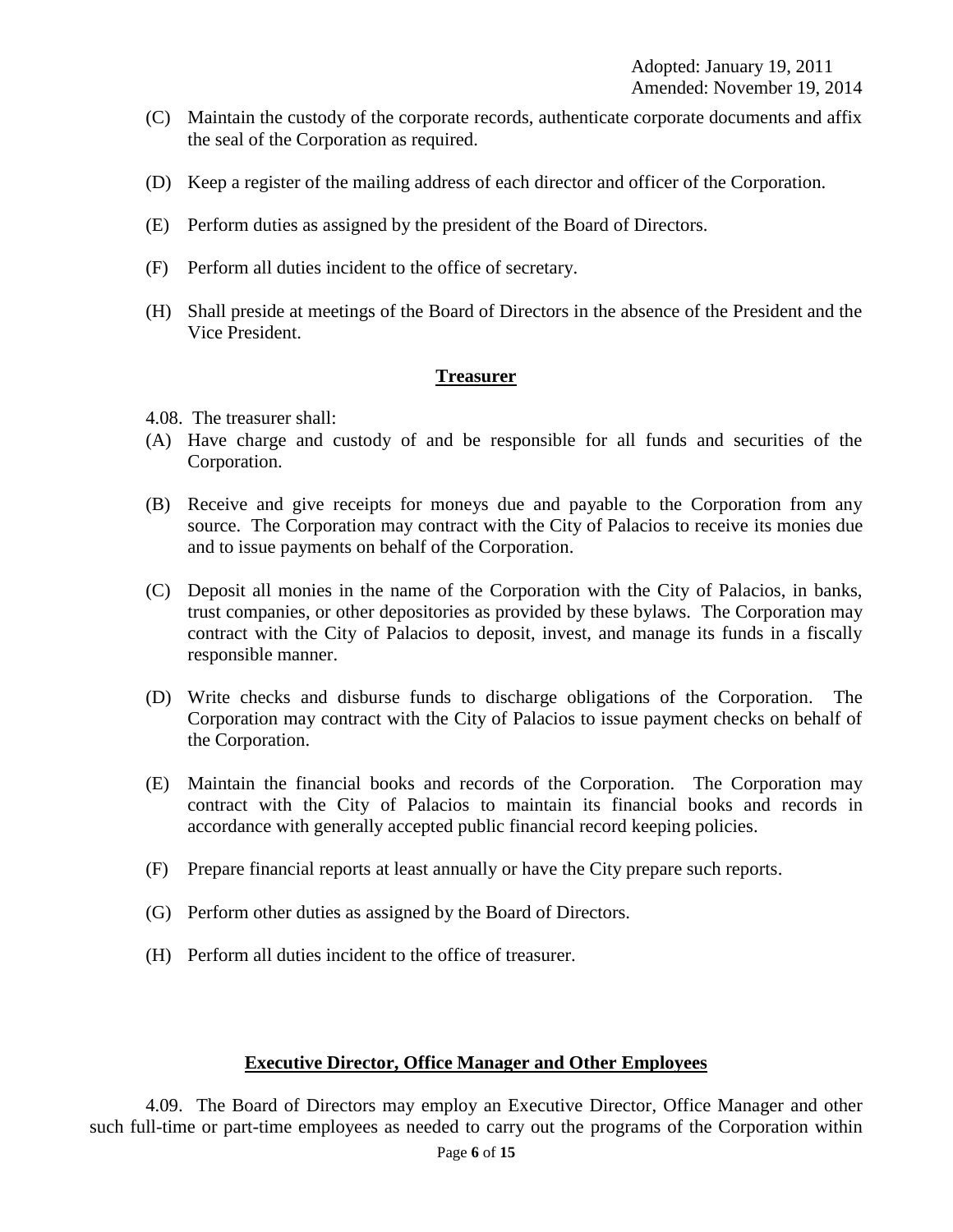Adopted: January 19, 2011 Amended: November 19, 2014

the specific budget approved by the City Council. The Board may contract with another organization for the services of the Executive Director. The Board shall set the duties for the positions of its hired or contracted employees. If the Corporation has a full-time Executive Director, that Executive Director shall serve at the pleasure of the Board and shall be responsible for policy and program implementation and the day-to-day operations of the Corporation, including the hiring of employees and the supervision and dismissal of those employees. If the Corporation contracts for the part-time services of an Executive Director, then the Board shall be responsible for hiring, supervising and dismissing any of its employees.

4.10 The Executive Director shall be a non-voting, ex-officio member of the Board of Directors and of any other committees created by the Board of Directors. The Executive Director shall compile and submit to the Board of Directors regular reports, recommendations and agenda items regarding the programs, policies, and business affairs of the Corporation.

## **ARTICLE V. BOARD COMMITTEES**

### **Committees Authorized**

5.01. With the approval of the Board of Directors, the President may appoint persons to serve on standing or ad hoc committees. Committee members need not be Directors of the Corporation, unless required by these Bylaws or Board Resolution. Committees will operate under general rules adopted by the Board of Directors. Committees may be charged with specific duties or authority, but shall not have the authority to:

- (A) Amend the Articles of Incorporation; amend, alter or repeal the Bylaws; or adopt a plan of merger or consolidation with another Corporation.
- (B) Authorize the sale, lease, exchange or mortgage of any of the property or assets of the Corporation or commit Corporation funds without the prior approval of the Board of Directors.
- (C) Authorize or revoke proceedings for the voluntary dissolution of the Corporation or adopt a plan for the distribution of the assets of the Corporation.
- (D) Approve any transaction to which the Corporation is a party, take any action outside the scope of authority delegated to it by the Board of Directors, take final action on a matter that requires the approval of the Board of Directors, take action on any other matters appropriate to the authority of the Board of Directors, or take any action that involves a potential conflict of interest as defined in these Bylaws.

## **Committee Terms**

5.02. The members of each standing committee shall serve until successors are appointed by an incoming President, unless the Committee is terminated or a member is removed, resigns, or ceases to qualify as a member. Vacancies on committees may be filled in the same manner as the original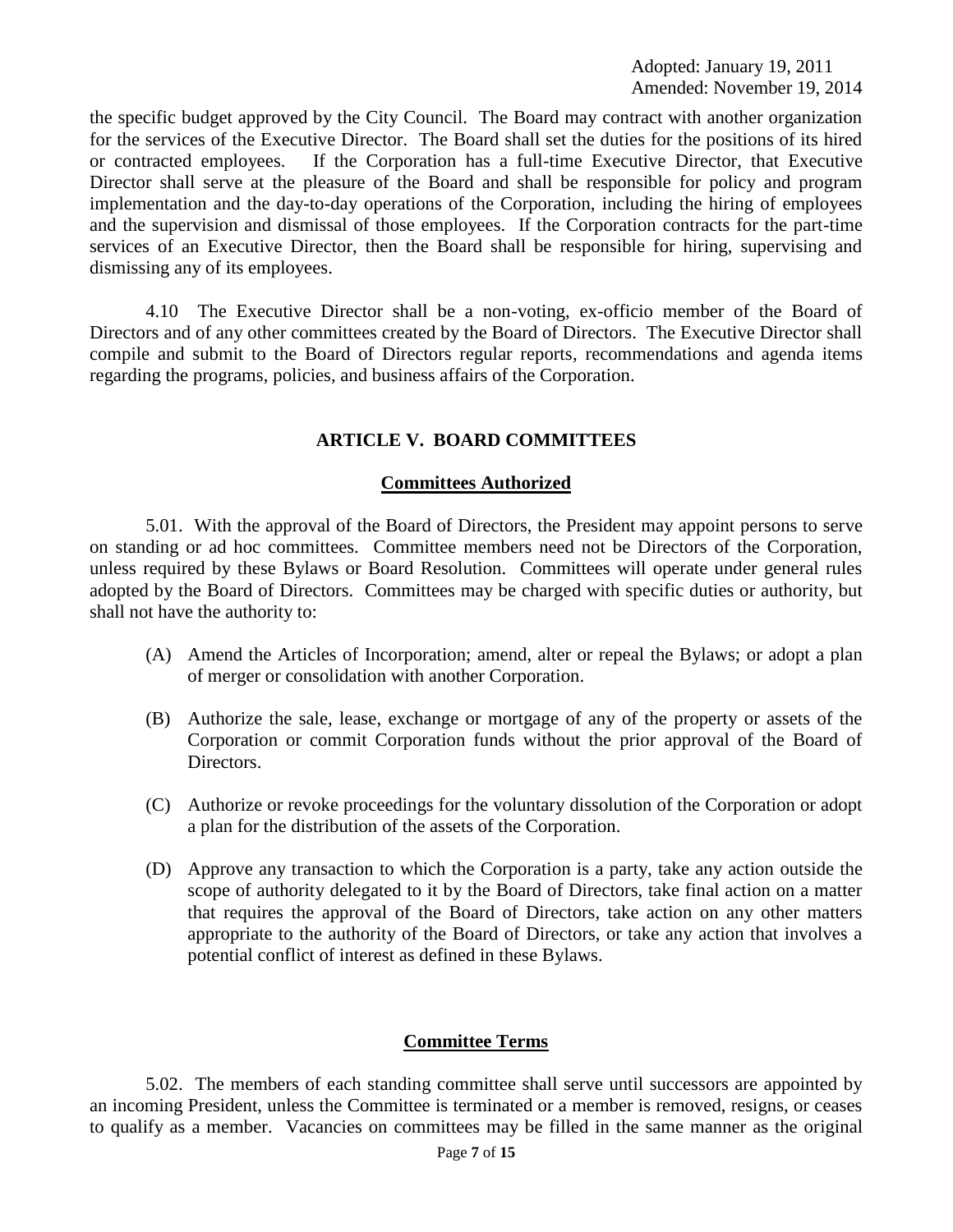appointment. Any committee member may be removed from committee membership by the President, with Board approval, whenever in their judgement the best interests of the Corporation would be served by such removal.

### **Rules**

5.03. Each committee or subcommittee may adopt rules for its own operation consistent with the Bylaws or with rules adopted by the Board of Directors.

5.04. Such committees shall keep regular minutes of their meetings and report the same to the Board of Directors.

### **ARTICLE VI. MEETINGS**

#### **Annual Meeting**

6.01. The annual meeting shall be held during the month of January of each year. The Board of Directors shall designate the time and location of the annual meeting which shall be held in the principal offices of the Corporation.

### **Regular Meetings**

6.02. The Board of Directors may provide for regular meetings by resolution stating the time and place of such meetings at least four (4) times a year. The meetings shall be held within the City of Palacios at the principal offices of the Corporation or at such other location as the Board of Directors may designate.

#### **Special Meetings**

6.03. Special meetings of the Board of Directors may be called at the request of the President or any three Directors. A person or persons calling the meeting shall fix the time and location of the meeting, which meeting shall be conducted within the City of Palacios. The person or persons calling a special meeting shall notify the secretary of the Corporation of the information required to be included in the notice of the meeting.

### **Notice of Meetings**

6.04. The Board of Directors shall be considered a "governmental body" within the meaning of Texas Government Code, Sec. 551.001, and all meetings, notices of meetings, and deliberations shall be called, convened, held, conducted and given in accordance with the provisions of Texas Government Code, Chapter 551 (The Texas Open Meetings Act). In addition to the posting of a meeting notice in accordance with these Bylaws and the Texas Open Meetings Act, a copy of each such meeting notice shall be delivered to each Director not less than seventy two (72) hours before the time of the meeting. The notice shall state the place, date and time of the meeting. Meeting notices may be sent by email and will be deemed delivered when sent, if no electronic notification of return is received by the sender. A meeting notice shall be deemed delivered to any Director when deposited in the United States mail addressed to the Director at his or her address as it appears on the records of the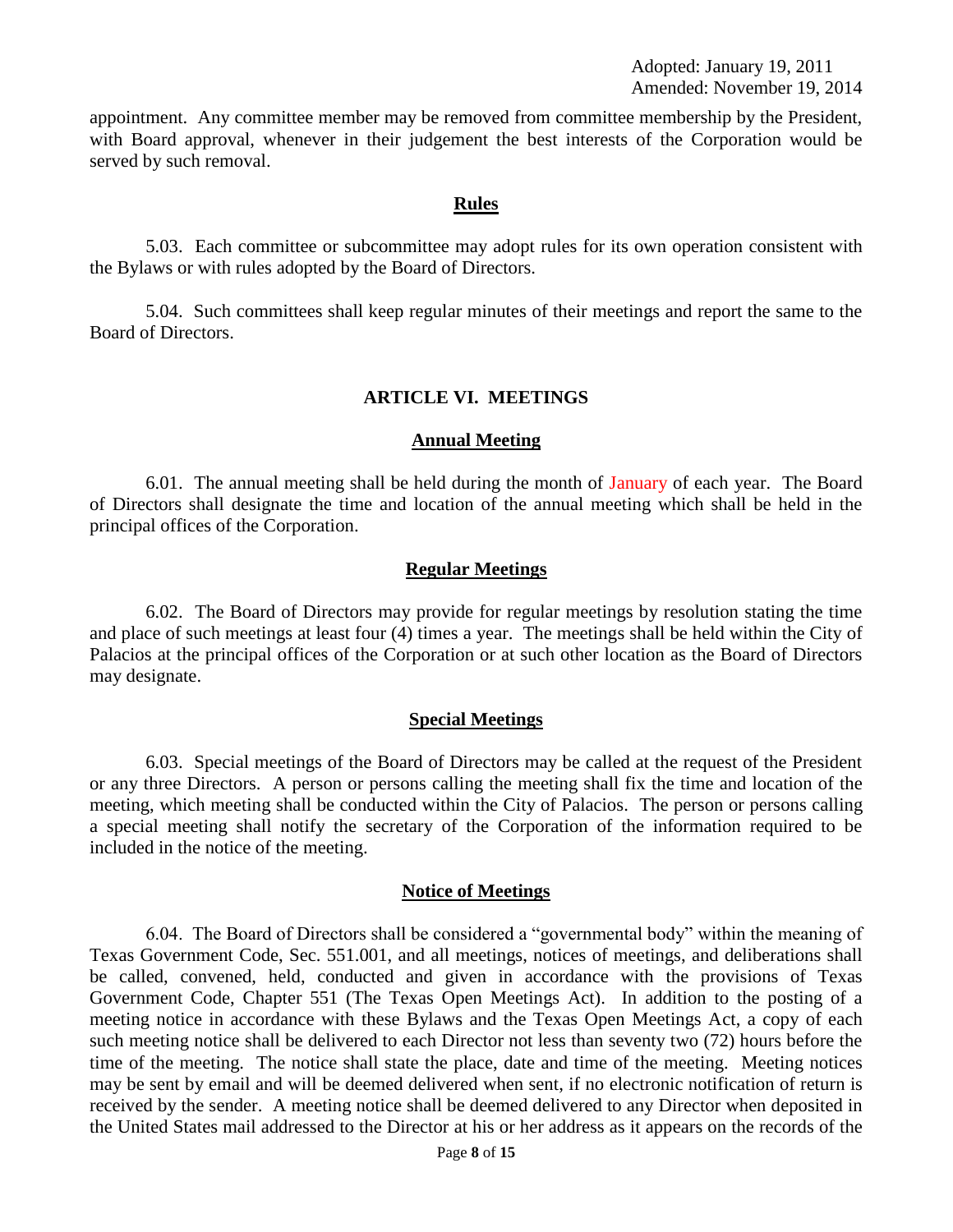Adopted: January 19, 2011 Amended: November 19, 2014

Corporation. Such additional notice may be waived in writing by a Director at any time either before or after the time of the meeting and such additional notice shall be deemed waived by attendance. In the case of special meetings, notice may be issued to Directors by email, mail, telephone, fax or in person and shall include who called the meeting and the purpose of the meeting.

### **Quorum**

6.05. Four (4) directors shall constitute a quorum for the transaction of business at any meeting of the Board of Directors. The presence of a director may not be established by proxy. No business shall be conducted, nor shall any action be taken by the Board of Directors in the absence of a quorum.

#### **Actions of Board of Directors**

6.07. The Board of Directors shall try to act by consensus. However, the vote of a majority of directors present at a meeting at which a quorum is present shall be sufficient to constitute the act of the Board of Directors.

### **Proxy Voting Prohibited**

6.08. A Director may not vote by proxy.

## **ARTICLE VII. TRANSACTIONS AND ADMINISTRATION OF THE CORPORATION**

### **Fiscal Year**

7.01. The fiscal year of the Corporation shall run concurrently with the fiscal year of the City of Palacios (October 1st through the following September 30th).

### **Contracts for Services**

7.02. The Corporation may contract with the City of Palacios for the administration of its accounts, expenditures, deposits, investment of funds and accounts, and other financial services for the Corporation. The Board of Directors shall designate the accounts and depositories to be created and designated for such purposes, and the methods of withdrawal of funds therefrom for use by and for the purposes of the Corporation. Should the Corporation use a commercial bank for maintaining its deposits, funds can be withdrawn by check upon each check having two (2) signatures, with the Executive Director and four (4) Directors of the Corporation as authorized signatories, who shall be specifically designated by the Board from time to time.

### **Budget**

7.03. At least 45 days prior to the commencement of each fiscal year of the Corporation, the Board of Directors shall adopt a proposed budget of expected revenues and proposed expenditures of the next ensuing fiscal year. The budget shall contain classifications and shall be in such forms as may be prescribed from time to time by the City Council of the City of Palacios. The Corporation's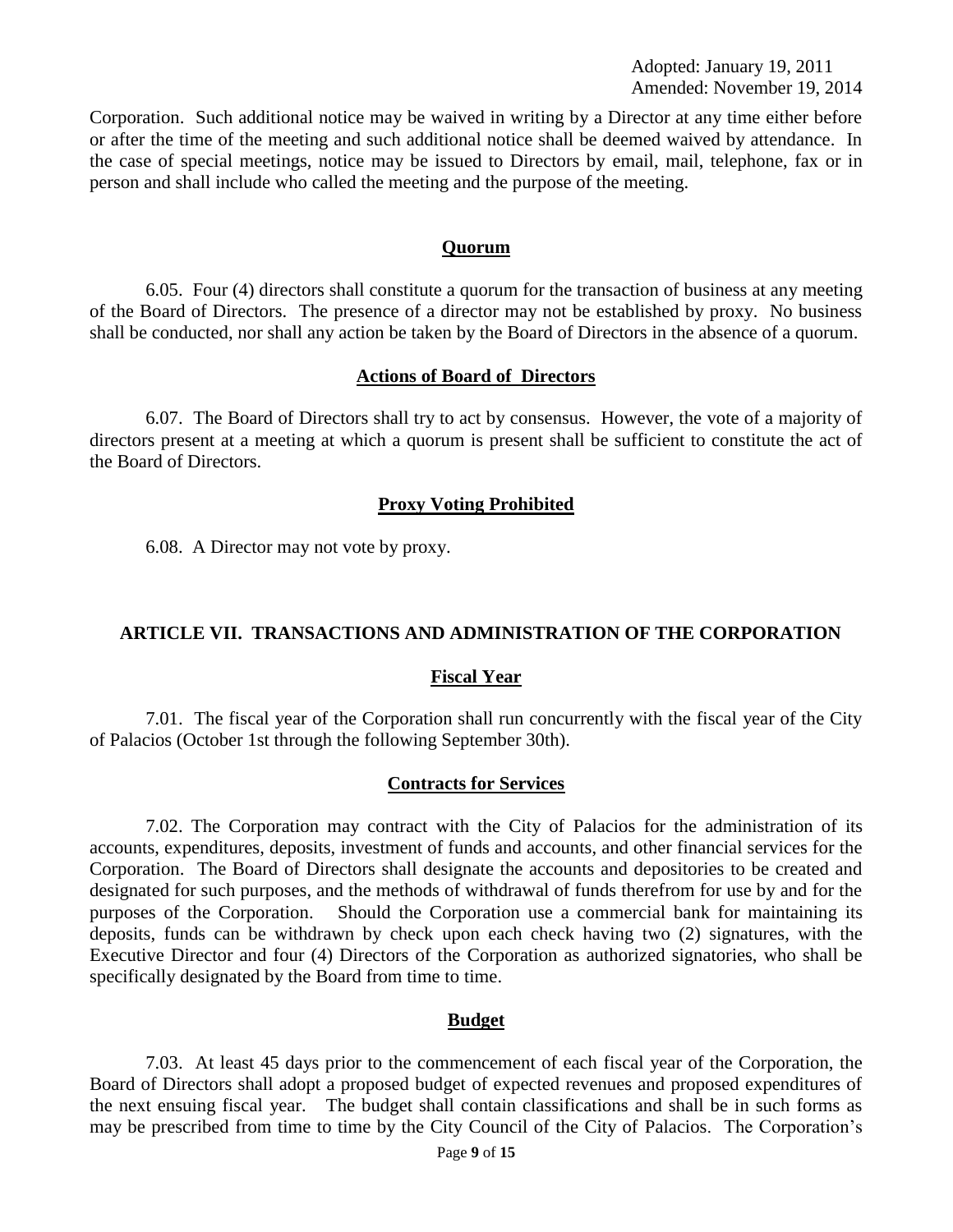budget shall not be effective until the same has been approved by the City Council of the City of Palacios.

## **Limitations on Expenditures**

7.04. The Corporation, which was authorized by the City Council of Palacios, a city with a population of less than 20,000, is *not required* to hold a public hearing before expending funds to undertake a project as defined by Section 2 of the Act.

7.05. The Corporation shall not make any commitment for dispersal of any funds in excess of \$10,000 for an eligible project until the City Council adopts a resolution authorizing the project after giving the resolution at least two (2) separate readings.

7.06. The Corporation will run a public notice in the local newspaper when a project, as defined by Section 2 of the Act, is approved for funding. The notice will identify the project to be funded and the amount of funding to be provided.

7.07. The Corporation will not issue a check for an *approved project,* as defined by Section 2 of the Act, until at least 60 days after first publishing notice of the specific project that has been approved. If a petition is received by either the Corporation or the City from more than 10 percent of the registered voters of the city that an election be held before that specific project is undertaken, the Corporation will not issue the check until a public election has been held which approves the project for funding.

7.08. The Corporation may spend no more than 10 percent of the corporate revenues for promotional purposes and may contract with another existing private corporation to carry out an industrial development program or objective or to assist with the development or operation of an economic development program or objective consistent with the purposes and duties specified in this Act.

## **Checks and Drafts**

7.07. Should the Corporation use a commercial bank for deposits of its funds, then all checks, drafts, or orders for the payment of money, notes, or other evidences of indebtness issued in the name of the Corporation shall be signed by two (2) original signatures, with the Executive Director and four (4) Directors of the Corporation as authorized signatories, who shall be specifically designated by the Board from time to time.

## **Contracts**

7.08. The Board of Directors may authorize any officer or agent of the Corporation to enter into or execute and deliver any instrument in the name of or on behalf of the Corporation. This authority may be limited to a specific contract or instrument or it may extend to any number and type of possible contracts and instruments. The Corporation shall follow and be bound by the same purchasing and contracting provisions of State law, including the provisions on competitive bidding, that are applicable to the City of Palacios.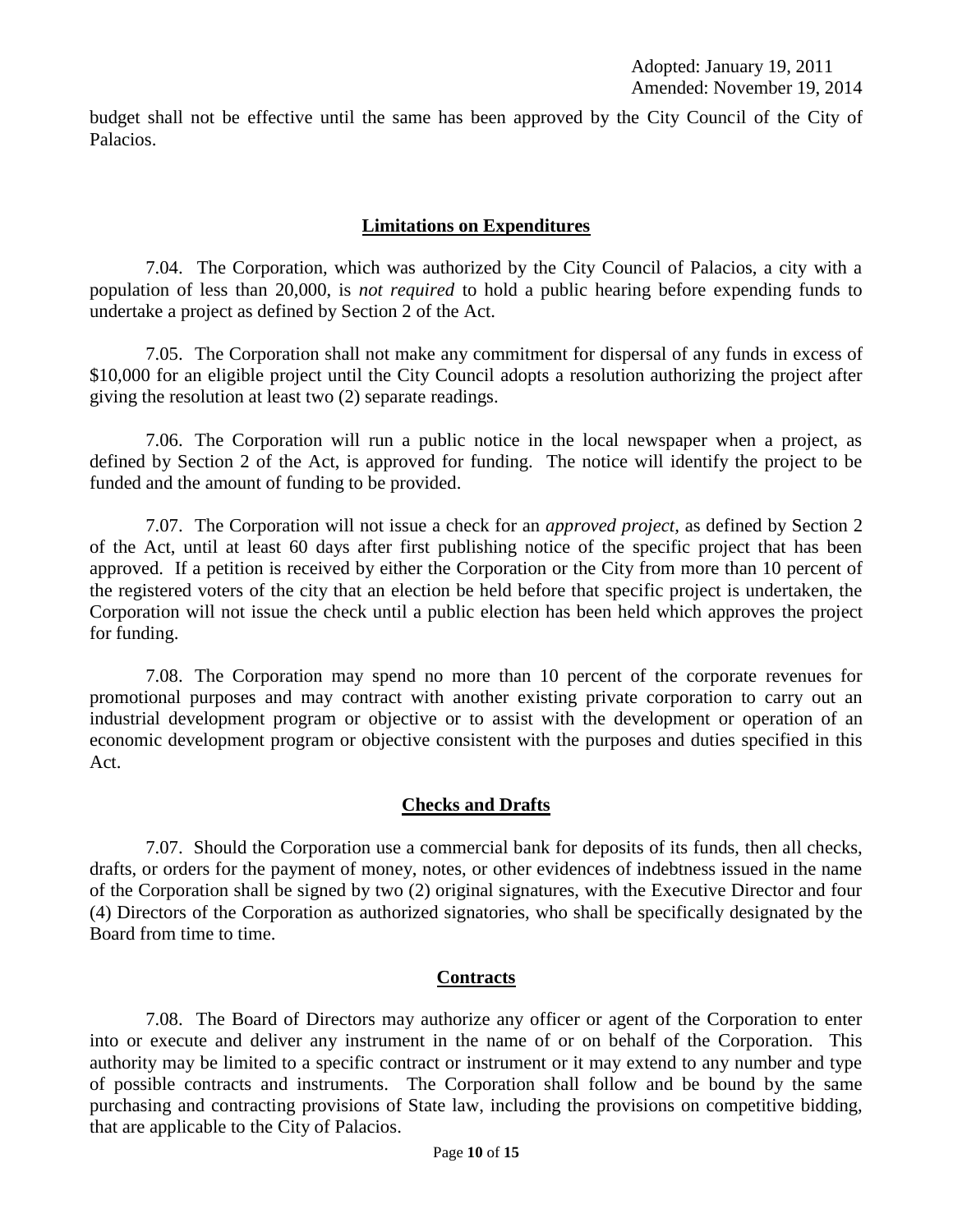7.09. The Corporation may contract with any qualified and appropriate person, association, corporation, or governmental entity, including the City of Palacios, to perform or discharge designated tasks which will aid or assist the Board in the performance of its duties.

### **Gifts**

7.10. The Board of Directors may accept on behalf of the Corporation any gift or bequest. Special funds shall include all funds from government contracts, grants, and gifts designated by a donor for special purposes. All other funds shall be general funds.

### **Investments**

7.11. Temporary and idle funds which are not needed for immediate obligations of the Corporation may be invested in a legal manner provided in Tex. Rev. Civ. Stat. Ann. Art. 842a-2 (Public Funds Investment Act) or any amendments thereof.

### **Bonds**

7.12. Any bonds issued by the Corporation shall be in accordance with the Act and shall not be issued without approval of the City Council of the City of Palacios and by the bond counsel and financial advisers of the City of Palacios or the Corporation.

### **Seal**

7.13. The Board of Directors may provide for a corporate seal.

## **ARTICLE VIII. BOOKS, RECORDS AND AUDITS**

## **Required Books and Records**

8.01. The Corporation shall keep correct and complete books and records of account. The Corporation's books and records shall include:

- (A) A file endorsed copy of all documents filed with the Texas Secretary of State relating to the Corporation, including, but not limited to, the Articles of Incorporation, any articles of amendment, restated articles, articles of merger, articles of consolidation and statement of change of registered office or agent.
- (B) A copy of the bylaws, and any amended versions or amendments to the bylaws.
- (C) Minutes of the proceedings of the Board of Directors.
- (D) A list of names and addresses of the directors and officers of the Corporation.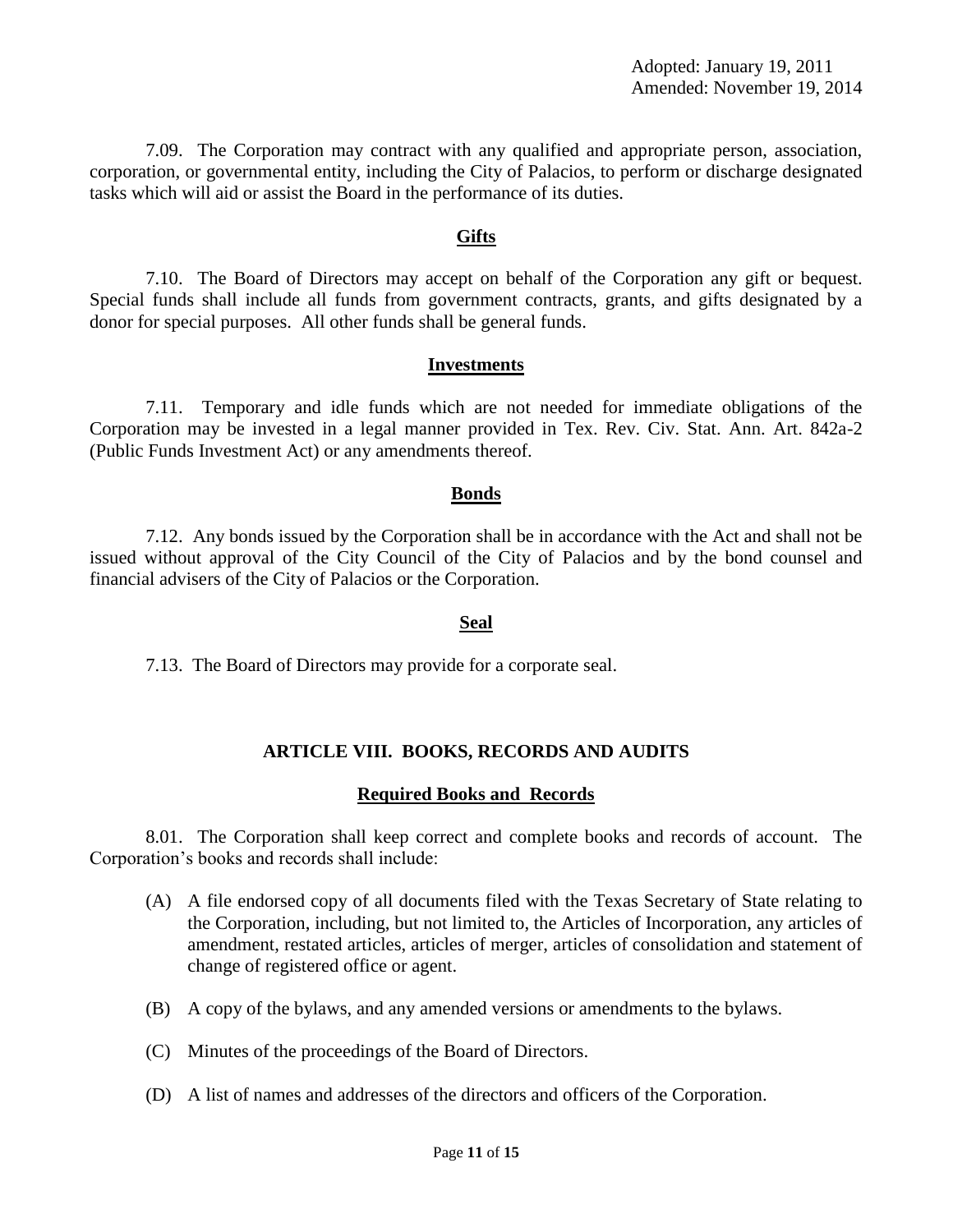- (E) A financial statement showing the assets, liabilities, and net worth of the Corporation at the end of the three most recent fiscal years.
- (F) A financial statement showing the income and expenses of the Corporation for the three most recent fiscal years.
- (G) All rulings, letters, and other documents relating to the Corporation's federal, state and local tax status.
- (H) The Corporation's federal, state and local information or income tax returns for each of the Corporation's three most recent fiscal years.

### **Records Open to Public**

8.02. The Corporation shall be considered a "government body" within the meaning of Texas Government Code, Sec. 552.2003 and all records of the Corporation shall be made available to the public for inspection or reproduction in accordance with the requirement of Texas Government Code, Chapter 552 (The Texas Open Records Act).

### **Audits**

8.03. The City Council of the City of Palacios may at any time require an independent audit of the Corporation's books to be conducted.

8.04. If the Corporation's financial books, records, accounts and statements are audited as part of the annual City of Palacios audit, then no separate audit will be required of the Corporation. If the Corporation maintains its own books, records, accounts, and financial statements, then they will be audited at least once each fiscal year by an outside independent certified public accounting firm approved by the City Council of the City of Palacios. Any such audit shall be performed in accordance with generally accepted auditing standards (GAA) and shall include a written management letter which details suggested management controls and operating efficiencies. The management letter shall include recommendations for improving cost reductions and safeguarding assets. Each audit so prepared shall be submitted annually to the City Council of the City of Palacios for approval.

### **Inspections**

8.05. Any member of the City Council of the City of Palacios, Director or Officer of the Corporation may inspect and receive copies of all books and records of the Corporation required to be kept by the Bylaws.

### **Reports**

8.06 Not later than February  $1<sup>st</sup>$  of each year, the Corporation shall submit to the Office of the Comptroller a report in the form required by the Comptroller.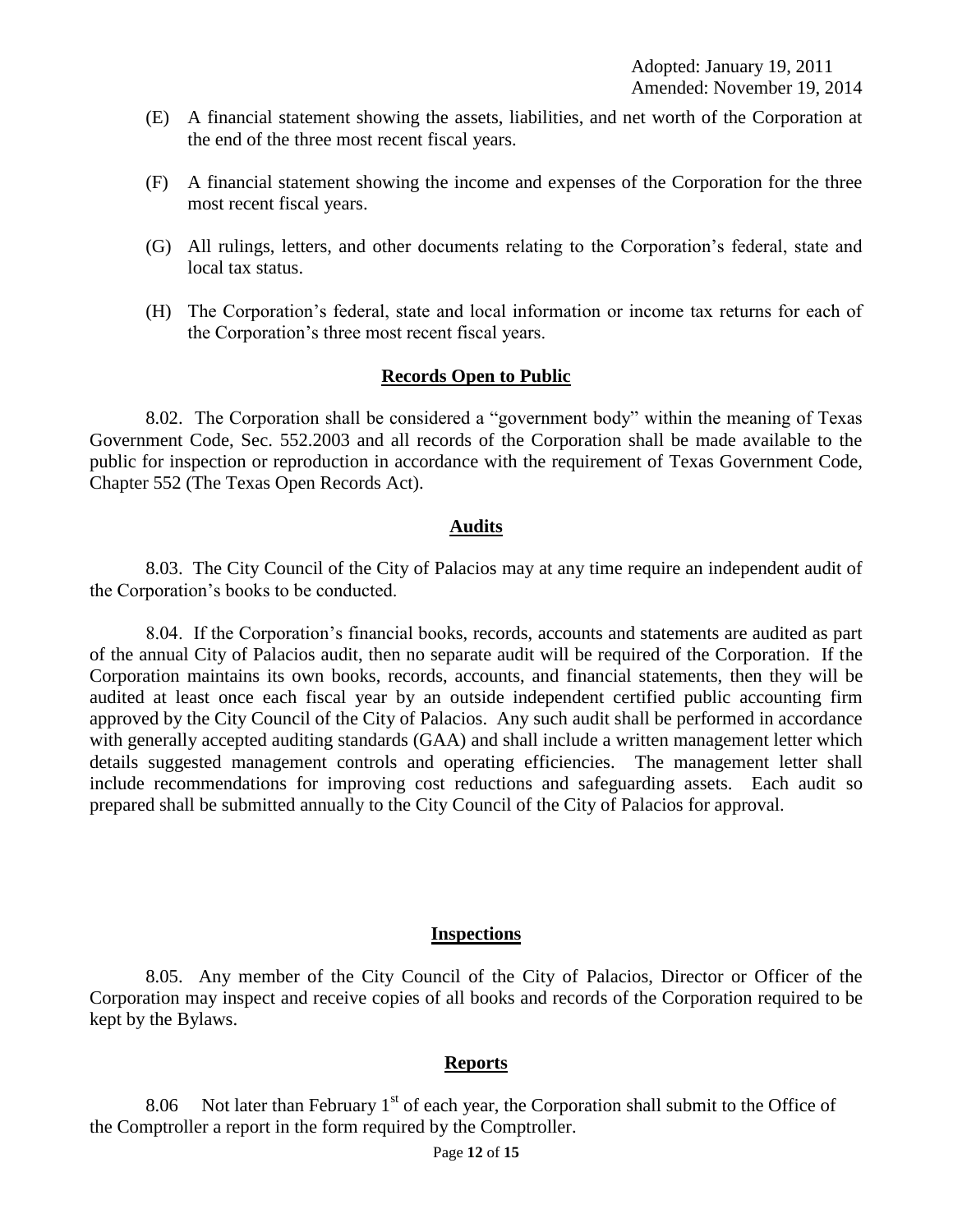## **ARTICLE IX. AMENDMENTS TO BYLAWS OR ARTICLES OF INCORPORATION**

9.01. The Bylaws may be altered, amended, or repealed by the Board of Directors with the consent of the City Council of the City of Palacios.

9.02. The Articles of Incorporation may at any time and from time to time be amended as provided in the Act so as to make any changes therein and add any provisions thereto which might have been included in the Articles of Incorporation in the first instance. Any such amendment shall be affected in either of the following manners: (1) the members of the Board of Directors of the Corporation shall file with the City Council of the City of Palacios a written application requesting approval of the amendments to the Articles of Incorporation, specifying in such application the amendments proposed to be made, such governing body shall consider such application and, if it shall by appropriate resolution duly find and determine that is advisable that the proposed amendments be made and shall approve the form of the proposed amendments, then the Board of Directors of the Corporation may amend the Articles of Incorporation by adopting such amendments at a meeting of the Board of Directors and delivering articles of amendment to the Secretary of State, or (2) Council may, at its sole discretion, and at any time, amend the Articles of Incorporation, and alter or change the structure, organization, programs or activities of the Corporation, or terminate or dissolve the Corporation (subject to the provisions of the Act, and subject to any limitation provided by the constitutions and laws of the State of Texas and the United States of America on the impairment of contracts entered into by the Corporation) by written resolution adopting the amendment to the Articles of Incorporation of the Corporation or articles of dissolution at a meeting of the City Council of the City of Palacios and delivering articles of amendment or dissolution to the Secretary of State, as provided in the Act. Restated Articles of Incorporation may be filed with the Secretary of State as provided in the Act.

# **ARTICLE X. INDEMNIFICATION AND INSURANCE**

## **Corporation to Indemnify**

10.01. The Corporation shall indemnify any Director or Officer or former Director or Officer of the Corporation for expenses and costs (including attorney's fees) actually and necessarily incurred by the Officer or Director in connection with any claim asserted against the Officer or Director by action in court or otherwise by reason of the person being or having been a Director or Officer, except in relation to matters as to which the person shall have been guilty of negligence or misconduct in respect of the matter in which indemnity is sought.

## **ARTICLE XI. PARLIAMENTARY AUTHORITY**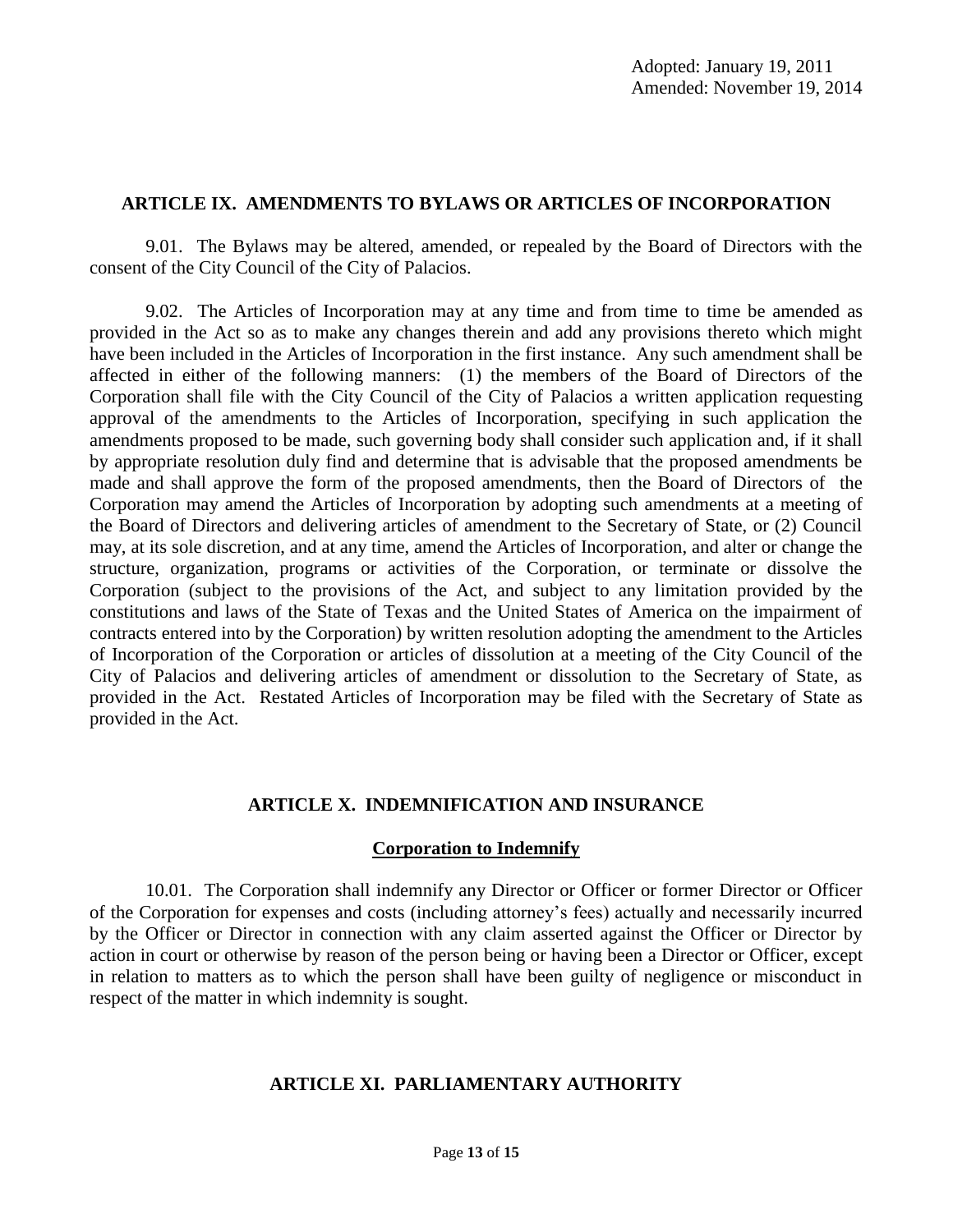11.01. Robert's Rules of Order, Newly Revised, shall be the parliamentary authority for all matters of procedure not specifically covered by the Bylaws or any specific rules of procedure adopted by the Board of Directors.

### **ARTICLE XII. DISSOLUTION OF THE CORPORATION**

12.01. The Corporation is a non-profit Corporation. Upon dissolution, all of the Corporation's assets shall be conveyed to the City of Palacios.

## **ARTICLE XIII. MISCELLANEOUS PROVISIONS**

## **Legal Authorities Governing Construction of Bylaws**

13.01. The bylaws shall be construed in accordance with the laws of the State of Texas. All references in the bylaws to statutes, regulations, or other sources of legal authority shall refer to the authorities cited, or their successors, as they may be amended from time to time. It is expressly provided that the provisions of the Development Corporation Act of 1979 applicable to corporations governed under Section 4B of that Act are incorporated within these bylaws by reference. In the event of any conflict between these bylaws and the Act, the applicable provisions of the Act shall control.

## **Legal Construction**

13.02. If any bylaw provision is held to be invalid, illegal or unenforceable in any respect, the invalidity, illegality or unenforceability shall not affect any other provision and the bylaws shall be construed as if the invalid, illegal, or unenforceable provision had not been included in the bylaws.

# **Headings**

13.03. The headings used in the bylaws are used for convenience and shall not be considered in construing the terms of the bylaws.

# **Parties Bound**

13.04. The Bylaws shall be binding upon and inure to the benefit of the directors, officers and agents of the Corporation and their respective heirs, executors, administrators, legal representatives, successors and assigns except as otherwise provided in the Bylaws.

# **Effective Date**